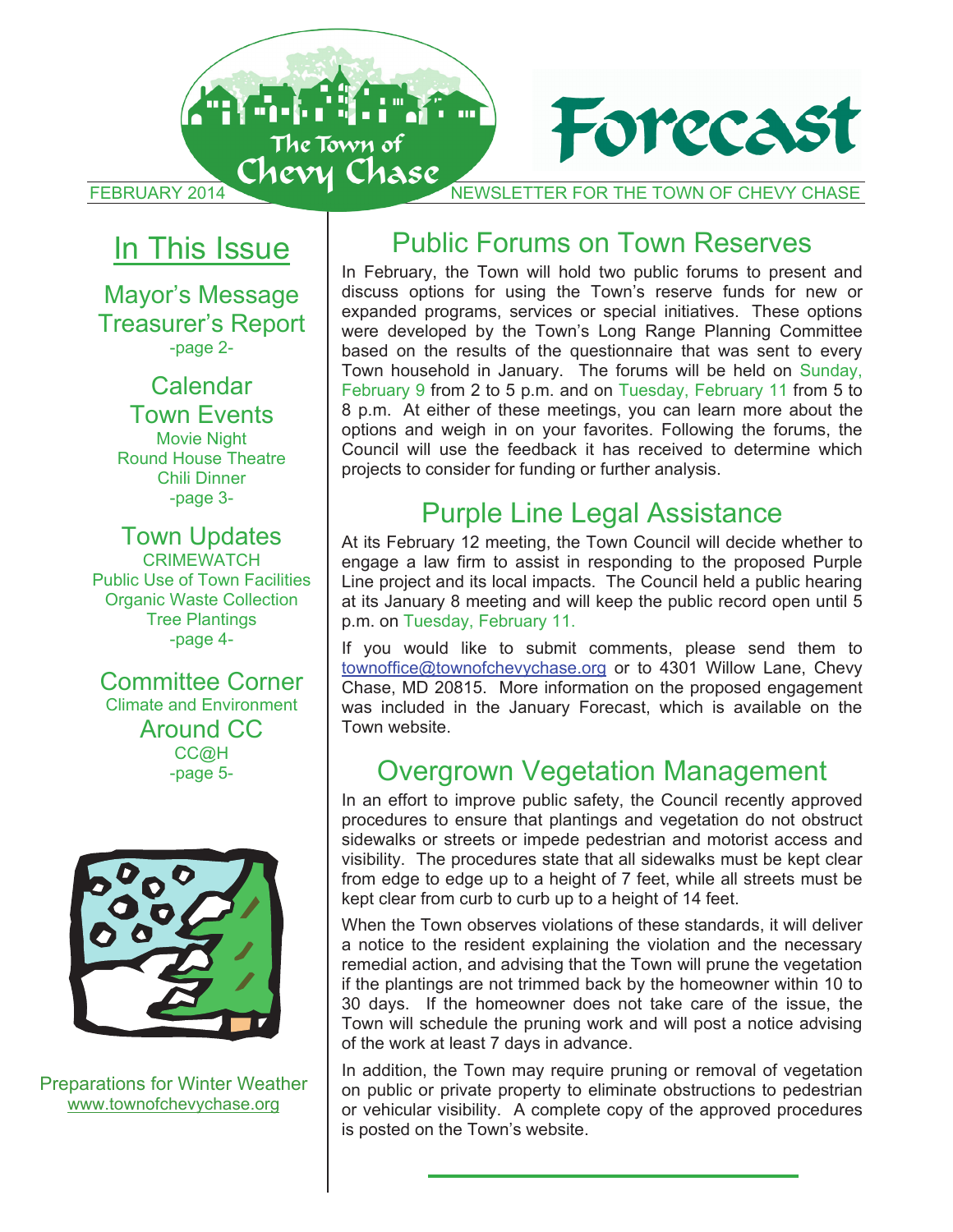# A Message from Mayor Pat Burda

I want to thank those of you who shared your ideas on use of the Town's reserve funds by responding to the questionnaire that was mailed in January, and I encourage all of you to attend the public forums on February 9 and 11 (see the article on page 1). Next month, the Town Council will begin discussing and developing the Town's FY15 budget. As part of this process, the Council will carefully consider your ideas for new or expanded Town programs and services. For an overview of the Town's fiscal situation and available reserves, please review the Treasurer's Report below.

While the Council may be able to include funds in the FY15 budget to support many of your ideas, some proposals will need more thorough analysis to determine their feasibility, desirability and cost. In addition, the Council will need to ensure that any recommended programs or services further a public purpose, benefit a significant number of Town residents, and are something a town government can accomplish, either legally or otherwise.

We look forward to a productive dialogue at the February forums and at the public meetings on the Town's FY15 budget that will be held over the next few months.

## Treasurer's Report David Lublin

As we enter the seventh month of fiscal year 2014, I would like to provide an update on the Town's financial outlook, including projected reserve funds and considerations for their use.

The Town is on track to receive approximately \$4.3 million in revenue this year, while we expect to spend approximately \$3.5 million from the operating and capital budgets. At the end of the year, we expect to realize a surplus of approximately \$800,000. This amount will supplement the Town's general fund balance, which is projected to be about \$9 million on June 30, 2014. With respect to the Town's annual revenues, it is worth noting that the Town eliminated its property tax in FY14, and, as such, no longer levies any tax on Town residents. The Town's primary revenue sources now consist of a portion of residents' state income tax, which is based on a formula established by state law, as well as highway user revenues. The Town has no control over these distributions.

As the Council considers ways to use available Town reserves for new or expanded programs and services, it will be necessary to save some of the available monies for future capital expenditures. Over the years, the Town has been fortunate to be able to fund all capital projects from its available reserves without the need to set aside annual operating revenues. Because the Town cannot predict future revenues, and because of the volatility in revenues that we have experienced over the past 10 years, it would be prudent of the Town Council to ensure that a certain amount of the Town's reserve monies be saved for future year capital projects. The Town's 5-year capital improvement plan estimates that the Town will spend approximately \$3.7 million on capital projects between July 2015 and June 2019.

In addition to a capital project reserve, the Council may choose to save some additional monies as a contingent reserve, which provides funds to respond to emergencies such as snowstorms, hurricanes, etc. Historically, the Town has earmarked 30% of the Town's annual operating revenue for such a purpose. In FY14, the amount earmarked for a contingent reserve is \$1.2 million.

In the March Forecast, the Town will publicize its FY15 budget schedule, including specific dates for public hearings on the proposed budget. I encourage you to participate in the budget development process by sharing your thoughts with the Council.

# Town Teen List

The Town maintains a list of Town Teens who are available for a variety of jobs, including baby-sitting, pet-sitting and yard work. If you would like the list emailed to you, please call the Town Office at 301-654-7144.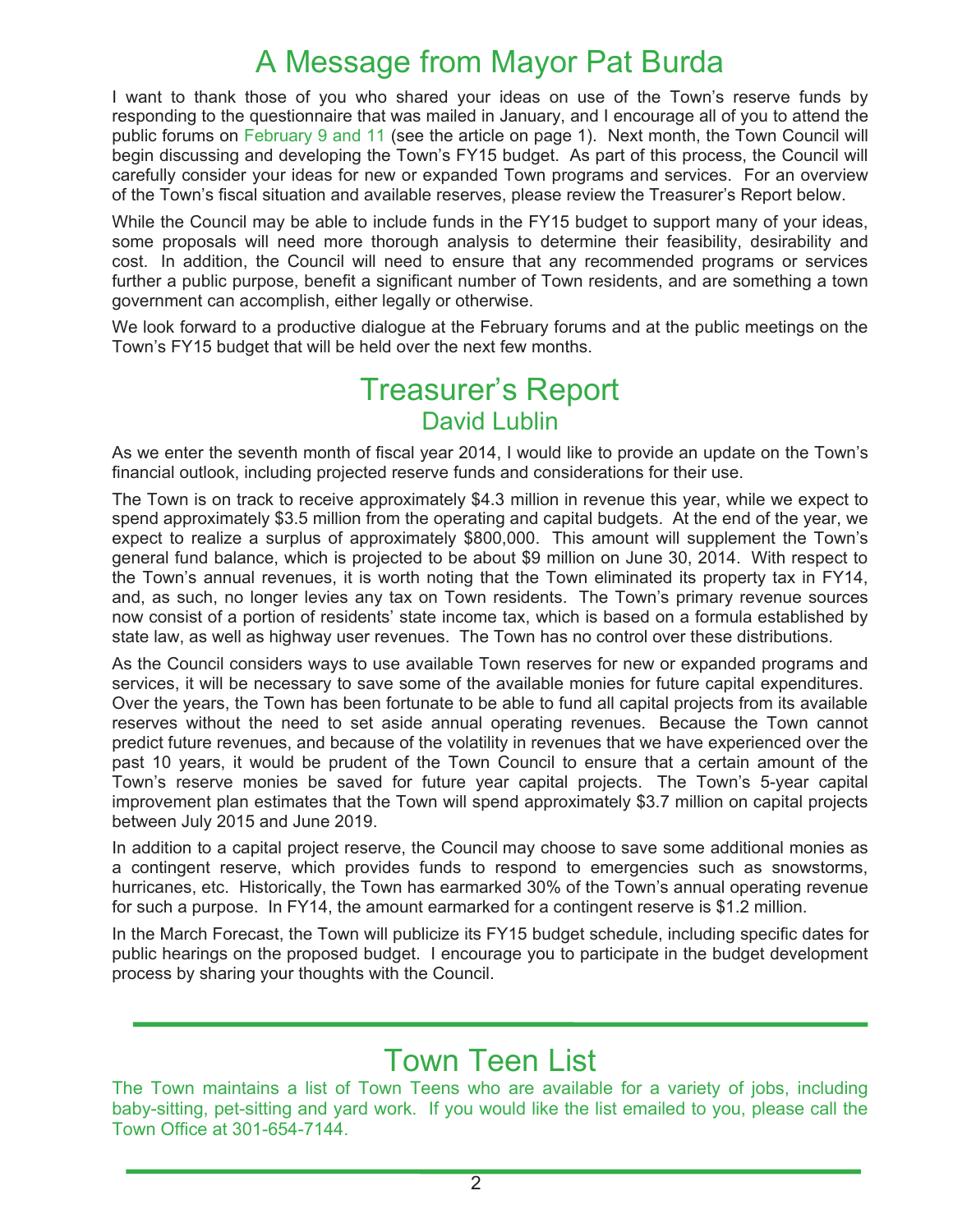

Tuesday, February 4 – Mitigation Advisory Group, 7 p.m. Wednesday, February 5 - Speaker on Tax Assessment, 7 p.m. Thursday, February 6 – Community Relations Committee, 7 p.m. Friday, February 7 – Movie Night for Families, 6 p.m. 2 Sunday, February 9 - Public Forum on Town Reserves Tuesday, February 11 - Public Forum on Town Reserves Tuesday, February 11 – Climate and Environment Committee, 7 p.m. Wednesday, February 12 – Council Meeting, 7 p.m. Thursday, February 13 - Public Services Committee, 7 p.m. Monday, February 17 – Presidents' Day – Town Office closed Monday, February 17 – Long Range Planning Committee, 7 p.m. Tuesday, February 18 – Land Use Committee, 7 p.m. Sunday, February 23 – Chili Dinner, 5:30 p.m.

## Movie Night for Families Friday, February 7, 6 p.m., Town Hall

Our next "Movie Night for Families" will be on Friday, February 7 at 6 p.m. in the Town Hall. Remember to arrive right at 6 p.m. to get a slice of pizza and a bag of popcorn before the movie starts. Space is limited. Please RSVP to the Town Office at townoffice@townofchevychase.org or 301-654-7144. Parents must accompany their children.

## Theater Night Returns to Chevy Chase Thursday, February 13, 7:10 p.m., Round House Theatre

Join your friends and neighbors for another evening of theater for Town residents at Round House Theatre on Thursday, February 13 at 7:30 p.m. The play is "Seminar," a fast, funny and smart comedy by Theresa Rebeck, a Pulitzer Prize nominee and one of Broadway's most-produced female playwrights. We will gather at 7:10 p.m. in the patron's lounge at the theater for distribution of the tickets. After the show, you are invited to a private reception with members of the theater's production team. The price of tickets is \$30. For seniors 65 and over and for those 30 and under, a discounted price of \$20 is available. For more details, please contact the Town Office at townoffice@townofchevychase.org or 301-654-7144. This event is organized by the Community Relations Committee.

## Annual Chili Dinner plus Ice Cream Sundae Bar - the 20<sup>th</sup> year! Sunday, February 23, 5:30 - 7 p.m., CCES

The Community Relations Committee is happy to continue the tradition of hosting the Town's Annual Chili Dinner at Chevy Chase Elementary School. At the event, there be a special table for our senior residents, basketball for teens in the gym beginning at 6:15 p.m., and entertainment for our youngest residents beginning at 5:45 p.m. Chili (meat and vegetarian) will be provided by Hard Times. We also will serve Ice Cream Sundaes for a special treat. To continue the Town's support of Manna Food Center, residents may make a cash donation or write a check payable to Manna Food Center to help needy individuals and families in Montgomery County, which you can drop in the box we will provide at the dinner. This event is very popular, so you must RSVP to 301-654- 7144 or townoffice@townofchevychase.org by Wednesday, February 19.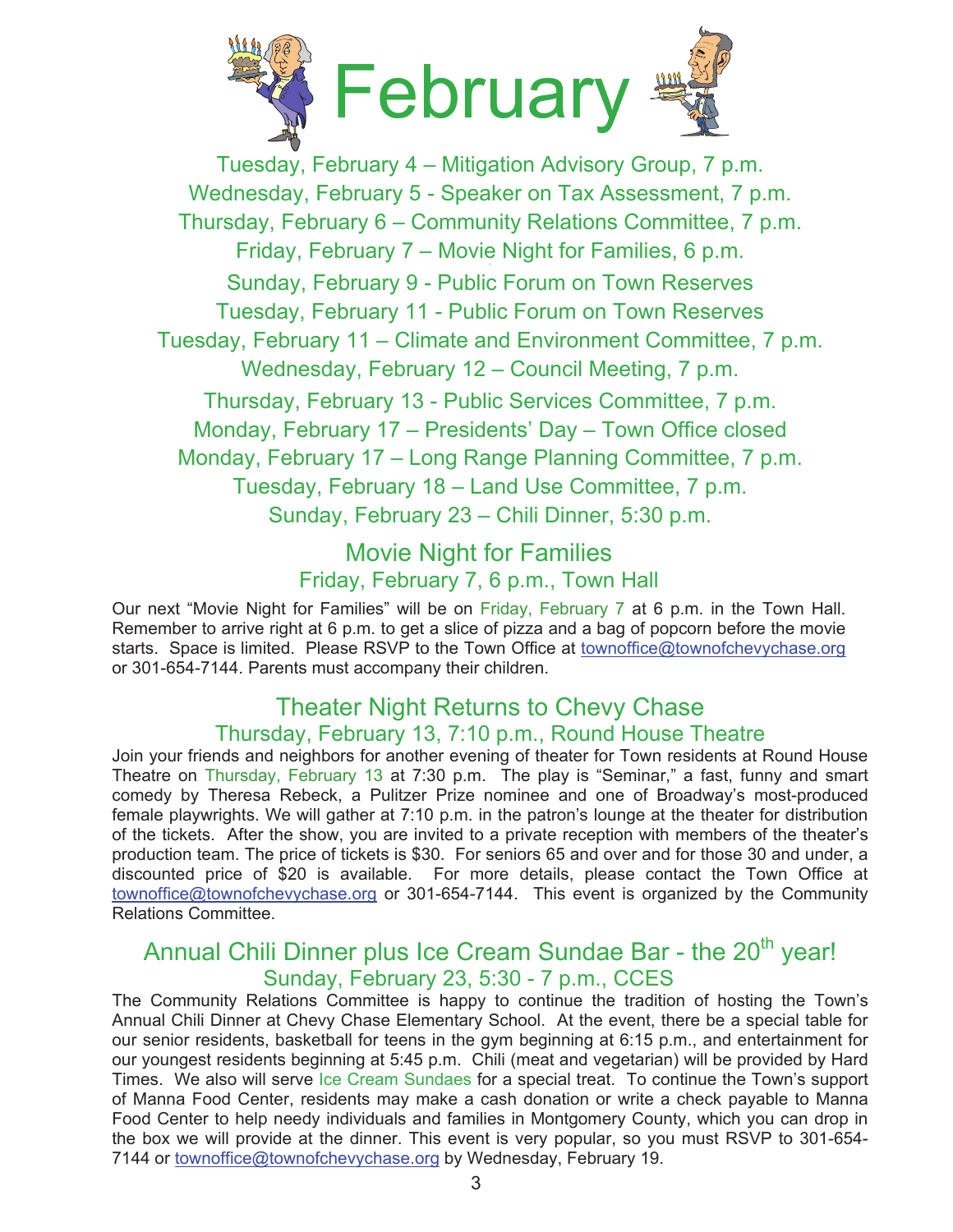

#### **CRIMEWATCH**

1/9/2014

A resident in the 7500 block of Connecticut Avenue reported that his car was stolen from the Woodbine Street side of the property.

Two residents in the 4100 block of Leland Street reported that their unlocked cars were entered. An iPad was stolen from one of the cars.

Please report all suspicious activity and crimes to the Montgomery County police at the nonemergency number 301-279-8000. For emergencies or crimes in process, call 911. Also, report incidents to the Town staff at 301-654-7144 so that we can post the incidents on the Town website.

#### Public Use of the Town Facilities During Power Outages

With the recent installation of a generator at the Town Office and Town Hall, the Town Council has approved a policy for public use of these facilities during power outages. The policy states that, during power outages, the Town Office will be open and available to the public for the purpose of conducting normal Town business, while the Town Hall shall be open and available to the public for use as a temporary shelter. During power outages, Town facilities will be open during normal business hours, 8:30 a.m. – 5 p.m., Monday – Friday. These hours may be extended as necessary or warranted. The policy limits the number of persons in the Town Hall to 50 and prohibits the overnight use of the Town Hall during power outages. The approved policy is posted on the Town's website.

#### Organic Waste Collection

Household organic waste is collected curbside every Tuesday. Participants receive one (1) 5 gallon bin and liner. On collection day, the contractor will empty the bin, wipe it down, replace the liner and return it to the curb. A compostable materials list is posted on the Town website. This is a voluntary service. Residents wishing to opt-in may do so by contacting the Town by the last Tuesday of any month. Bins will be delivered to new participants on the first Tuesday of the following month, with regular pickup beginning the following week. We encourage you to join the 221 households that are currently participating in the program.

#### Native Canopy & Street Tree Plantings

The Town is in the process of preparing the spring tree planting list. If you have a spot in your yard suitable for a canopy tree, you may want to take advantage of the Town's Native Canopy Tree Planting Program. Under this program, the Town will purchase and install a canopy tree on your property at no cost to you. Residents are responsible for the long-term care of the tree once installed. You also may request a tree to be planted along the street in front of your home. If you would like to request a tree, please contact the Town Office at townoffice@townofchevychase.org or 301-654-7144, or visit the Town website.

#### Doggie Do and Doggie Don't



The Town Office has received calls from residents complaining that dog owners do not observe the leash law. Please remember that your dog should always be on a leash when not in a fenced portion of your yard. Please observe this law so that all dog owners can enjoy walks through the Town with their dogs.

The FORECAST is published monthly by the Town of Chevy Chase, 4301 Willow Lane, Chevy Chase, MD 20815; 301-654-7144; townoffice@townofchevychase.org; Kathy Strom, Editor. Chase, MD 20815; 301-654-7144; townoffice@townofchevychase.org; Copies are mailed to each address in the Town and posted on the Town website.

Residents may sign up on the Town's website www.townofchevychase.org to receive Town Crier emails, Alert TOCC voicemail messages and an electronic copy of the FORECAST.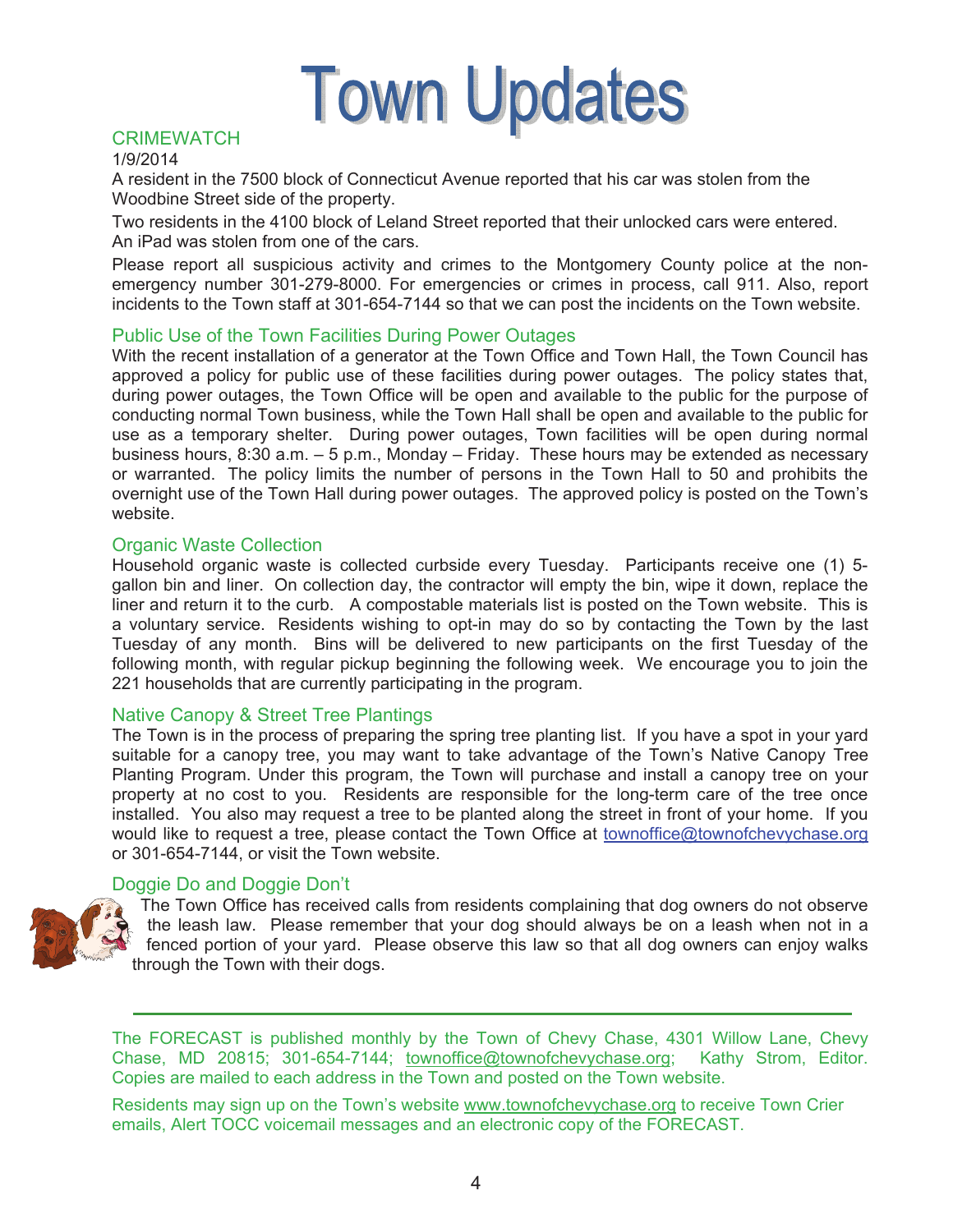# **Committee Corner**

## Climate and Environment Committee Ask the Energy Efficiency Experts!

Do you wonder why one of your rooms is freezing cold in the winter? How can you get rid of the breeze blowing through the sunroom on windy days? What incentives are available to reduce the cost of making energy efficiency improvements? Get answers to these questions and many more on Sunday, March 2 from 3:30 to 5:30 p.m. in the Town Hall. Town residents and energy consultants Suzanne Parmet and Michael Whelan will talk about how to identify and find funding to solve the most common home comfort problems. Come prepared with questions about your own house, so the experts can answer your energy efficiency questions. Please join us for refreshments at 3 p.m. The program will start promptly at 3:30 p.m. Please RSVP to the Town Office by Friday, February, 28.

### "Power Breakfast" Offers Information about Energy Supplier Options

About sixty neighbors met over coffee and bagels on Saturday, January 4 to learn more about how to choose an energy supplier. Town resident Barney Rush, who works in the energy industry, began the discussion, followed by Paula Carmody from the Office of People's Counsel for the State of Maryland, who provided an extensive presentation about things to consider, and things to watch out for, as we try to decide which supplier to choose.

If you missed it, you can watch the video of the event on the Climate and Environment Committee page on the Town website. The website also has a complete written summary of the discussion and links to other information sources, including renewable energy options.

# **Around and About Chevy Chase**

## February 2014 with Chevy Chase At Home

Learn "How To Tell And Record The Stories Of your Life For Future Family Generations" at the next Mix & Mingle (M & M) on Tuesday, February 4 from 2 to 4 p.m. at the Chevy Chase Village Hall. Louis P. Solomon, founder and president of a book publishing service, will guide us in organizing our recollections and photographs.

"The Alexander Technique: An Introduction and Demonstration of a Method of Movement Reeducation" will be the M & M offering on Tuesday, February 18 from 2 to 4 p.m. at the Chevy Chase Village Hall. Melissa Harrison, a certified Alexander teacher, will offer pointers on movement technique that should be useful to even the healthiest among us.

Don't forget to drop by the Olympia Cafe on Brookville Road on Thursday, February 13 from 10 to 11:30 am, for the monthly gathering of the Brunch Bunch. Buy a cup of coffee or sweet treat and join the CC@ H table for some good company and conversation.

Please visit our website www.chevychaseathome.org for more information about all our activities or call the CC@ H office at 301-657-3115.

## Construction in Bethesda

Construction continues at the Lot 31 project in downtown Bethesda, with nighttime work scheduled through late March to accommodate substantial concrete work at the site. The work will occur two nights per week, with a scheduled start time of 3 a.m. For more information, or to lodge a complaint, please contact the Town Office at 301-654-7144 or County's Department of Environmental Protection at 240-777-7746.